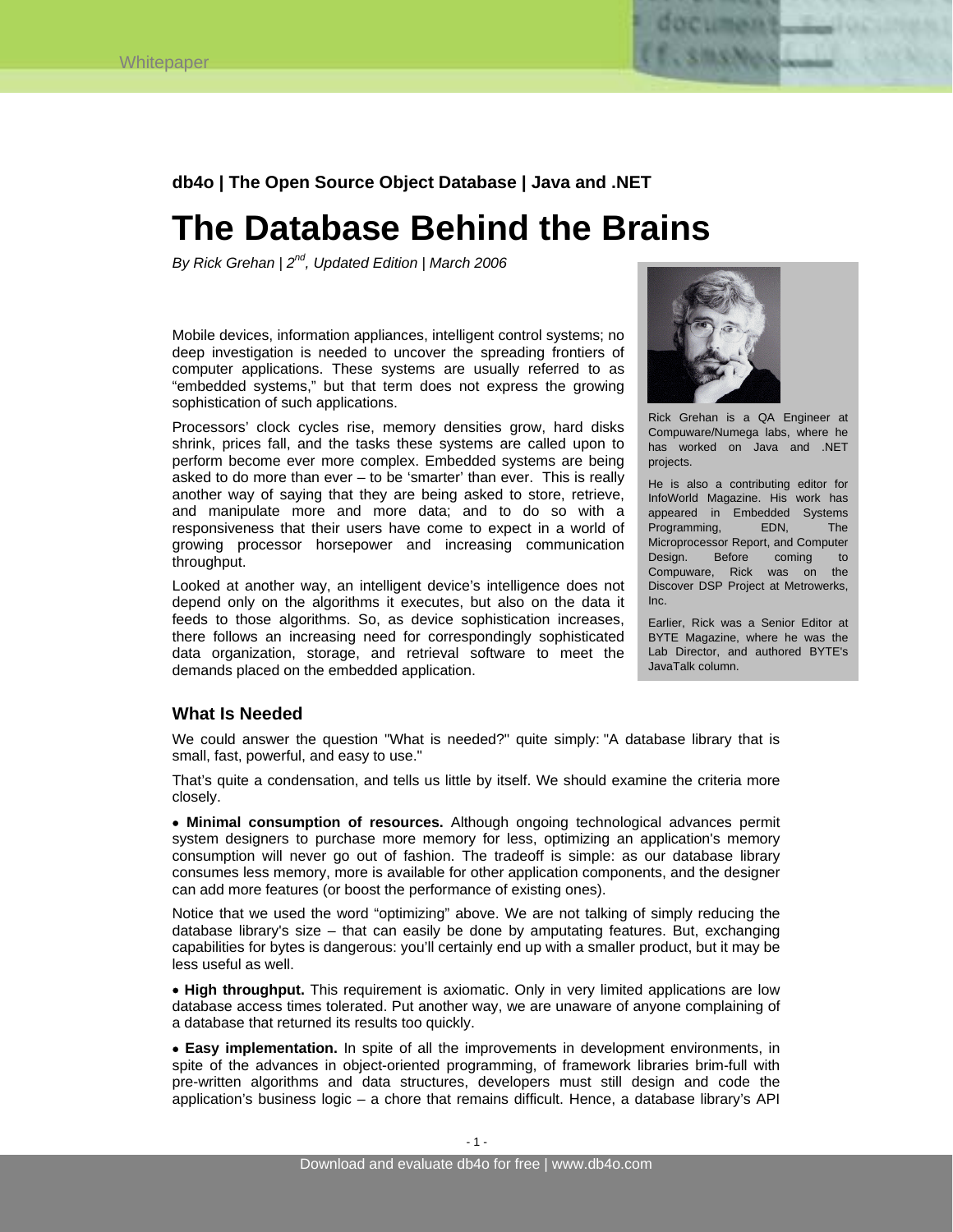

should not present a learning challenge. It should be "as simple as possible, but no simpler," to borrow a well-wrought expression. This creates a minimal learning curve; developers can concentrate on the application, rather than studying the database library's mechanics.

In addition, incorporating a database library into a development project should be a one-step process. Ideally, the library will be a single file (for Java, a .JAR file; for .NET, a .DLL file). For commandline based projects, adding the library should involve modifying a single line in a build script; for IDE-based projects, the addition should be a drag-and-drop operation.

• **Portable.** A database library should be 'platform-agnostic' to maximize its run-time targets – and thereby maximize the application's potential customers. Wide portability also gives programmers the luxury of developing on a major OS – and so take advantage of state-of-the-art development and debugging tools – with the assurance that the result is not bound to that OS.

• **Reliable.** Reliability is another axiomatic requirement – and likely the most important. An unreliable database library is simply unusable. For most embedded applications, particularly those employed in realtime systems, reliability is a non-negotiable property of ALL components.

Furthermore, the database library must perform according to industryrecognized criteria. Specifically, the database library must implement the ACID properties. (See the "ACID" sidebar.)

# **A Relational Possibility**

A relational database is certainly the best known, and possibly the most widely used database storage paradigm. Its popularity makes a relational database a likely choice for any database application. However, in spite of the advantages, incorporating a relational database into an object-oriented application is not altogether smooth. Commentaries on the use of a relational database system in an object-oriented environment often speak of an 'impedance mismatch'. The term is borrowed from the electronics world, and expresses the dissonance between the relational and object-oriented models.

This mismatch arises from the fact that a relational database management system (RDBMS) stores information in rows within tables. Consequently, storing the contents of an object into such a database requires that the object be dissected – pulled apart, and its pieces distributed into fields within the database's tables. To retrieve the object, its disparate parts must be gathered and re-assembled.

#### **An example (in Java): An Intelligent Vending Machine**

This effort is easily illustrated by an example.

Suppose we have designed an intelligent vending machine: one that tracks the kinds and quantities of snacks it dispenses, monitors the change available in its till, tracks its own sales and – perhaps it is outfitted with a wireless connection to the internet? – emails the home office when in need of restocking. (Trust us; this is not as far-fetched as it sounds.)

#### **ACID**

ACID is an acronym for four characteristics that a database must provide before it can reasonably be considered a usable database system. They are:

**Atomicity** - The components of a transaction on the database must execute in an all-or-nothing fashion. For example, if a transaction on the database involves deleting 4 objects, then those 4 objects must be deleted as though they were a single object. It won't do if 3 of the objects are deleted, but one is somehow left unremoved.

**Consistency** - Operations on the database move it from one welldefined state to the next, with no intermediate states visible. If, for example, a user added Object A to the database, then it should at no point be possible for that user (or any other user) to retrieve a 'partial' Object A. The database should never appear to be in a state where operations are only partially complete.

**Isolation** - Multiple transactions at work on the database are unaware of one another. So, if two users attempt to modify the same object simultaneously, the database must implement some mechanism for serializing their access to the object, so that neither user's work interferes with -- or even 'sees' -- the other's.

**Durability** - Once a transaction has been 'committed' to the database, its work is not lost, even in the face of hardware or software failure. So, if a user executes a transaction on the database to delete 3 objects, and the system crashes in the process of deleting the second object, then when the system is rebooted, the database will recover not only itself, but the incomplete transaction. And it will finish the transaction.

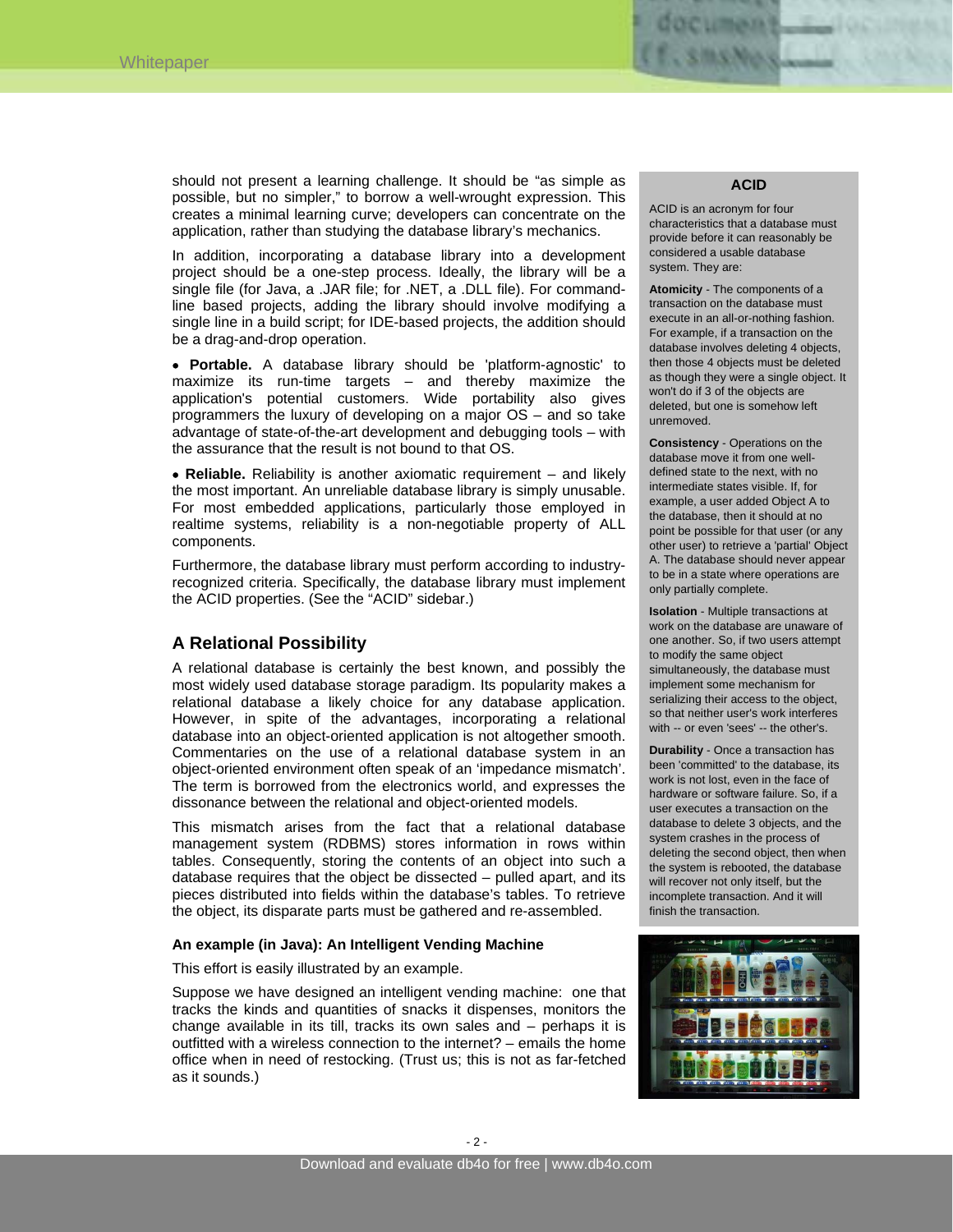}



Retrieving a Snack object from an RDBMS would require something like the following code:

```
 ResultSet results = statement.executeQuery("SELECT ID, Name, Cost," + 
  " Retail, Supplier FROM Snack WHERE ID = " + searchID); 
 if(results.next()) 
\{ snack = new Snack();
    snack.ID = results.getLong("ID"); 
  snack.name = results.getString("Name");
    snack.cost = results.getLong("Cost"); 
    snack.retail = results.getLong("Retail"); 
   snack.manufacturer = result.getString("Supplier"); 
    // ... Do something with the Snack object ... 
 }
```
**Listing 1**. Retrieving a snack's data from an RDBMS. This code retrieves information for the snack whose ID is given by the input variable searchID.

The result of the query is first stored in the collection results. Then, assignment operations copy the contents of individual fields from the results ResultSet into the snack object. In addition, each field's assignment operation could involve a translation from the format of the value in the database, to the internal representation used by Java (though this translation takes place within the specific method, and is not explicitly visible). The reverse of all this effort is required to put an object into the database. You can imagine what the code would look like for large, complex object structures.

Notice also that the process begins with the execution of an SQL statement that is expressed in a string. If the statement is not pre-compiled, yet more CPU cycles are consumed to parse and execute the SQL that performs the actual query on the back-end database.

The impedance mismatch is somewhat alleviated in object/relational database systems. An object/relational database system (ORDBMS) handles the translation between objects and the relational database invisibly. (The relational database is still there, it's just "hiding" on the back end.) As a result, the explicit code – shown above – for disassembling and reassembling objects is not needed.

But, even though the code is not explicit, it's still there. It is typically veiled in a "mapping layer", a collection of classes and methods within the object-relational database library. This mapping layer accomplishes the translation between the objects in the application and the tables, rows, and fields in the relational database.

So, while the programmer can manipulate objects as objects, and therefore has less code to write, the CPU cycles are still consumed in translating between relational database and object data. And, somewhere in the database library, SQL must execute to extract rows from or store rows into the database tables.

In summary, an RDBMS adds space and time overhead to the application. Space is consumed by the presence of the object-to-RDBMS translation code; time is consumed by the execution of that code. An ORDBMS improves matters some; programmers are at least relieved of writing translation code. But, though hidden, the translation code is still present, eating bytes of memory and clock cycles of CPU time.

# **The Solution**

The solution to the problems cited above is a purely object-oriented database system. And a particularly practical object-oriented database is db4o (from db4objects, Inc.). db4o simultaneously meets the needs outlined in the first section, and sidesteps the difficulties described in the second section. db4o's strengths are best illuminated if we explore how it addresses the issues we have already discussed.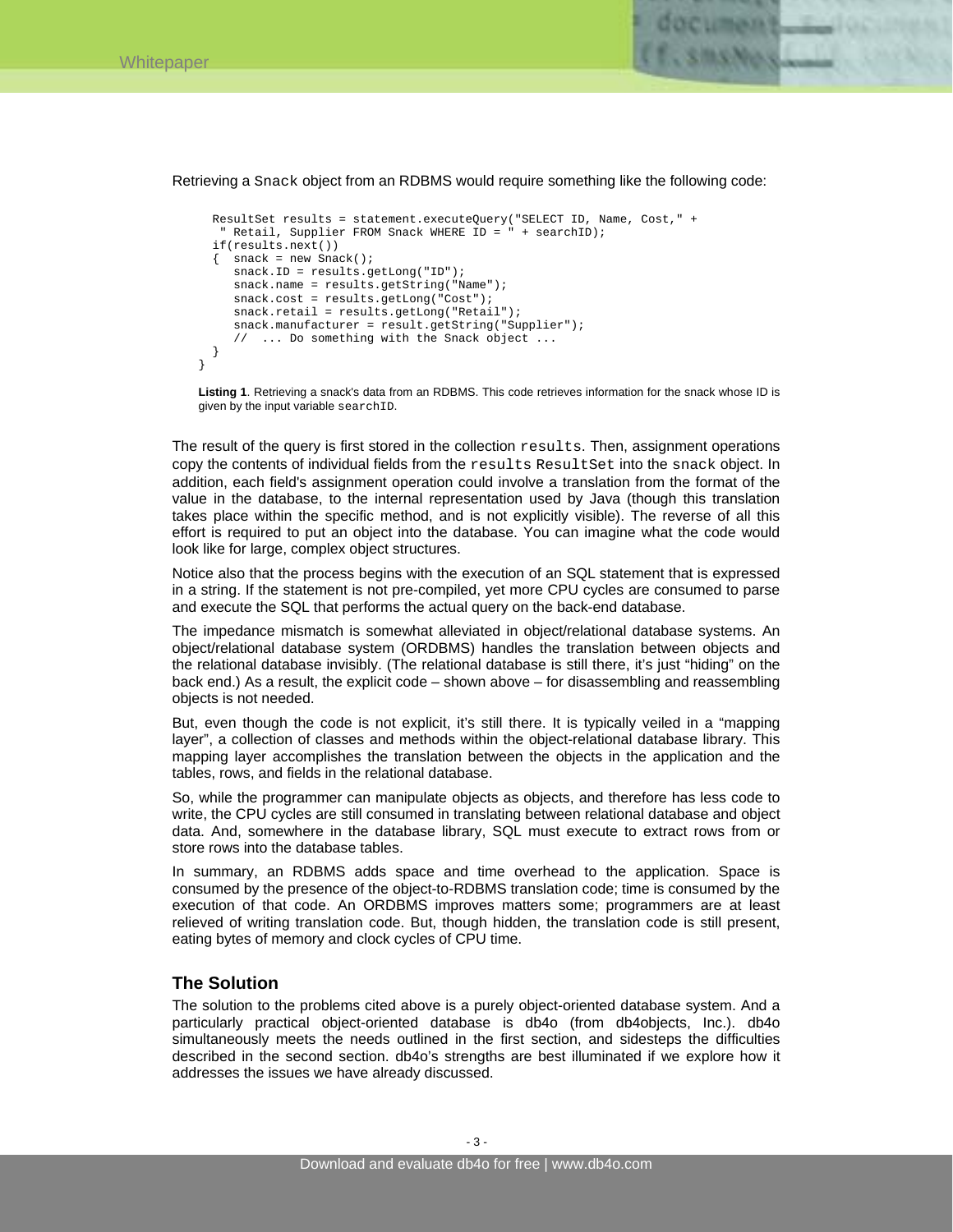

• **Minimal Consumption of Resources.** The db4o library uses only about 400K. As you will see, however, its memory-frugal footprint does not betoken a deficit of capabilities.

• **High Throughput.** db4o's execution is on par with the best database systems. The benchmark results below show db4o's performance compared to typical SQL databases:

| barcelona benchmarks | read    | write | query   | delete |         |
|----------------------|---------|-------|---------|--------|---------|
| db4o/4.5.200         | 1.0     | 1.0   | 1.0     | 1.0    | fastest |
| Hibernate / MySQL    | 20.8    | 32.2  | 6.7     | 17.3   |         |
| Hibernate / HSQLDB   | 10.4    | 5.4   | 536.0   | 3.9    |         |
| JDBC / MySQL         | 10.8    | 14.6  | 1.7     | 6.5    |         |
| JDBC / HSQLDB        | 0.4     | 1.7   | 677.8   | 0.7    |         |
| JDBC / Derby         | 3,696.0 | 12.9  | 1,299.7 | 7.1    | slowest |
| JDO/VOA/MySQL        | 4.4     | 14.8  | 3.0     | 2.4    |         |

**Benchmarking db4o**. The above table shows the performance of db4o as compared to typical SQL databases and O/R mappers for read, write, query and delete operations. The Complex operations involve database actions on objects with a tree structure involving 5 levels of inheritance.**<sup>1</sup>**

• **Easy Implementation.** The Java version of db4o is a single JAR file; the .NET version is a single DLL file. You add the library to your application by placing it in your CLASSPATH (if using command-line tools for Java development) or dropping the file into your project (if using an IDE for either Java or .NET).

The db4o API is not overrun with elaborate, complex classes and methods. For example, a db4o programmer works primarily with db4o's ObjectContainer class (which is a representation of the database itself). The ObjectContainer interface defines only 10 methods; yet those 10 provide the bulk of database manipulation – adding, searching, and deleting data.

So, if we assume that an ObjectContainer called vendingmachineDB has already been opened, and we want to store a Snack object to the database, the Java code is simply:

vendingmachineDB.set(snack);

 $\overline{a}$ 

This same fragment of code can be used to update a Snack object already stored in the database. (Note that, if the above is the last database operation in the application, it should be followed by calls to the ObjectContainer commit() and close() methods so that activity on the database is properly teminated. But, similar commands would be needed with an RDBMS or ORDBMS.)

• **Portable.** As already stated, versions of db4o exist for Java and .NET. The Java version can run on all Java platforms from Java 1.1.x forward (including PersonalJava and the J2ME CDC configuration). The .NET version is compatible with .NET 1.0, 1.1, and the CompactFramework. Furthermore, the .NET version can be used with all the .NET languages, and runs on the open-source Mono framework.

<sup>&</sup>lt;sup>1</sup> More information is available on db4objects' Website www.db4o.com/about/productinformation/benchmarks/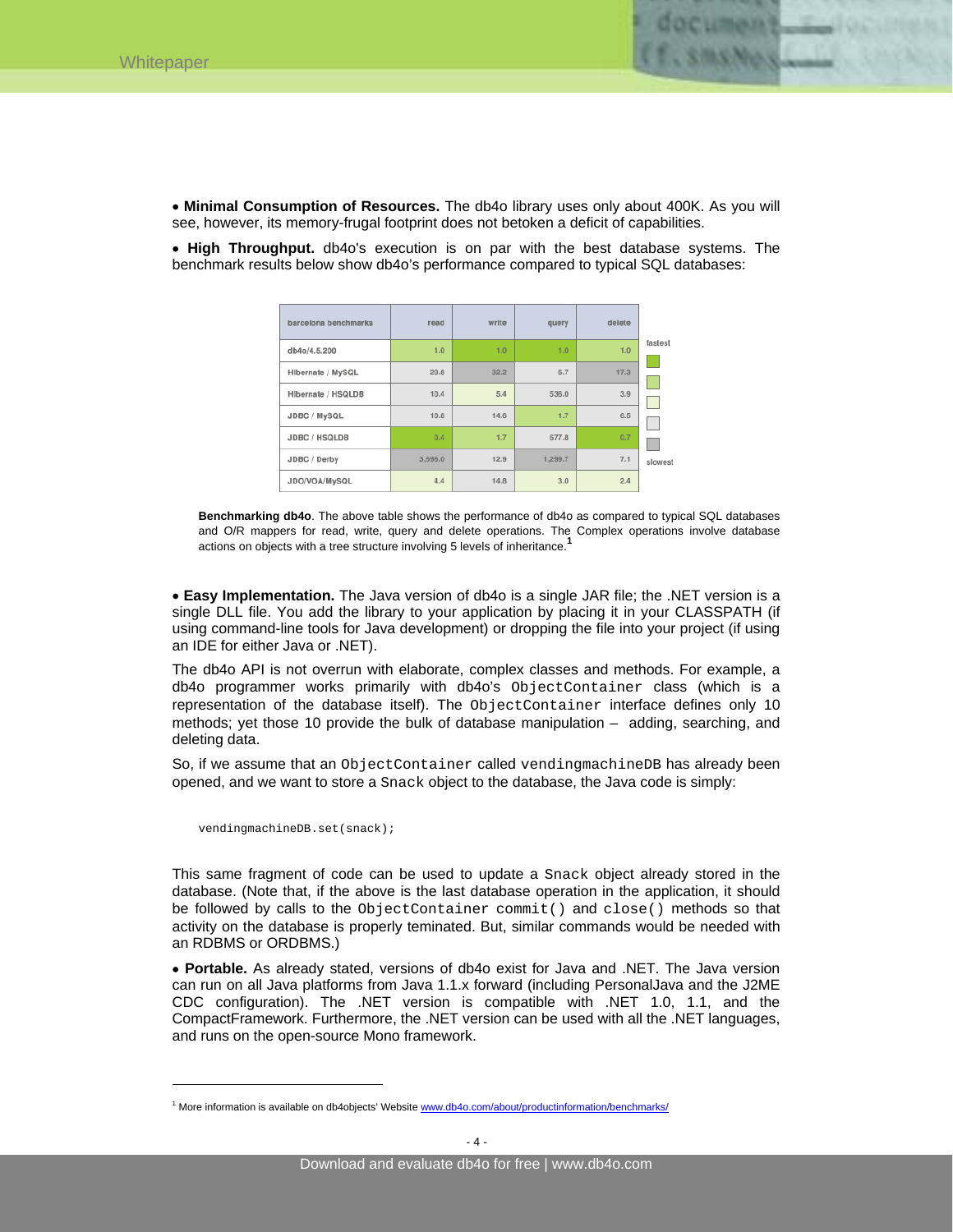

#### **No Impedance Mismatch**

db4o is a true object database. Objects are stored 'as-is'; there is no object-to-relational translation layer, either explicit or invisible. In addition, db4o can handle arbitrarily complex object structures. And you don't have to create schema definitions for mapping objects to relational database tables. Your application's class hierarchy and object relationships themselves define the database schema:



**No Impedance Mismatch**. Your application's class hierarchy and object relationships themselves define the database schema.

The ease with which one employs db4o can best be shown via a series of examples. Returning to the vending machine database example (that we showed in SQL above), suppose we create an identical database in db4o. Code to open the database and add a new snack "record" would look like this:

```
// Open an ObjectContainer 
// (openFile creates it if it does not exist) 
ObjectContainer vendingmachingDB = Db4o.opernFile("vmachine.YAP"); 
// Create a new Snack object and populate 
// its fields. 
// Constructor fields are: 
// ID code; Product name; Cost in pennies; Retail in pennies 
// Supplier's Name 
snack = new Snack(100, "Cheeze Zaps", 
   1500, // Cost is 0.15 
   5000, // Retail is 0.50 
   "Sooper Cheeze Inc."); 
// Put the snack into the database 
vendingmachineDB.set(snack); 
// A transaction is automatically started when 
// the ObjectContainer is opened. Before closing, 
// we should commit() the transaction that included 
// the set() operation 
vendingmachineDB.commit(); 
vendingmachineDB.close();
```
**Listing 2**. Storing a Snack object to a db4o database.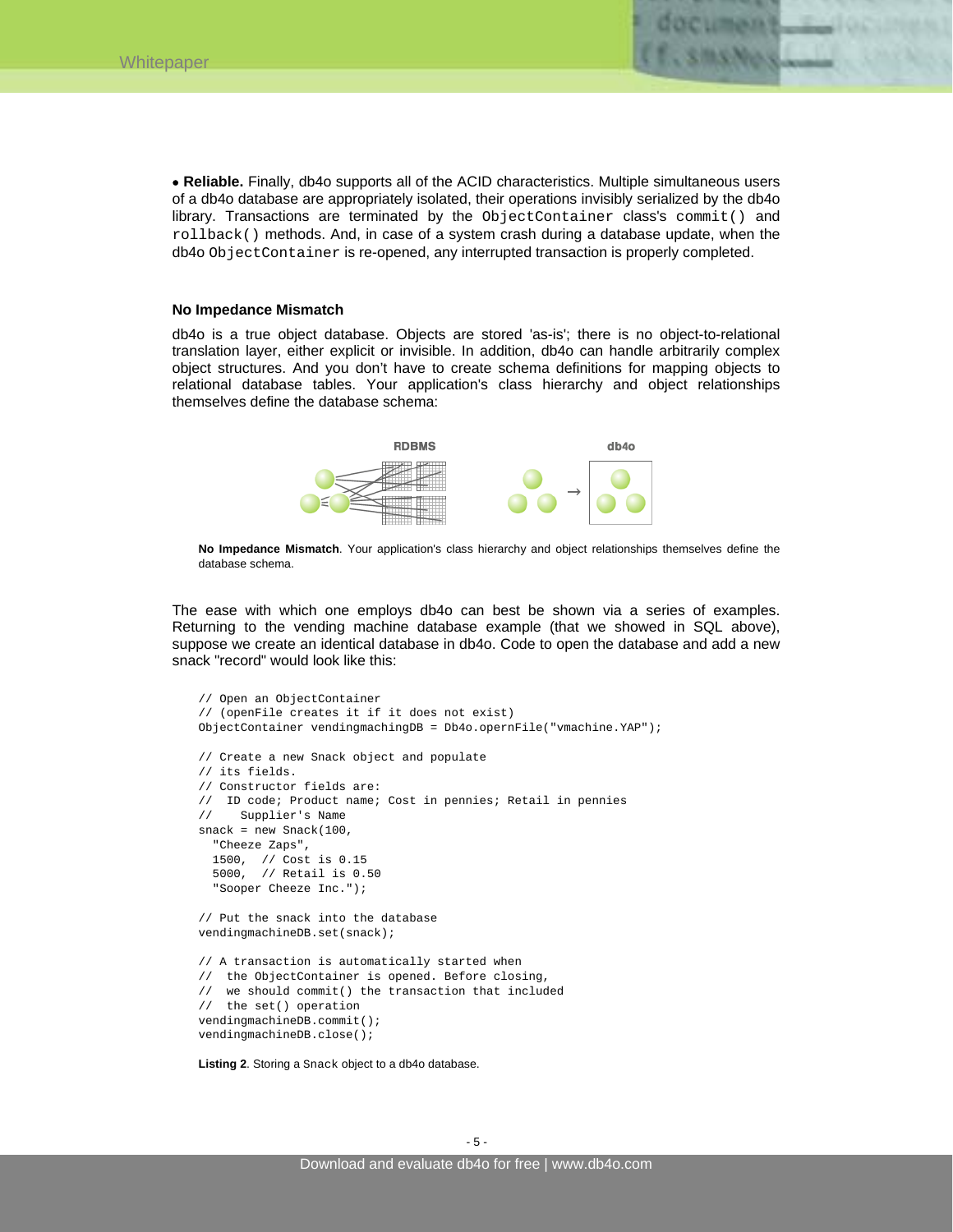

Notice the simplicity. The programmer need not manipulate the object's members in order to get data into the database. The object is treated like – well, like an object. All the programmer must do is tell db4o: "Please put this object into the database." db4o works out the details invisibly.

Retrieving the snack is just as simple. db4o uses a novel Query By Example (QBE) technique for locating database objects. We supply db4o with a "template" object, which db4o uses to locate our search target. The template object is of the same class as the search target, with elements filled with data that specifies the search criteria..

Assuming that our vendingmachineDB ObjectContainer has already been opened, the following code retrieves the snack just entered:

```
// Create a template object. 
// Retrieve the snack by ID number. 
// Other fields are null or 0, and will be 
// ignored by the query 
snackTemplate = new Snack(100,null,0,0,null);
// Issue the query 
ObjectSet result = 
   vendingmachineDB.get(snackTemplate); 
// Fetch the retrieved snack 
if(result.hasNext()) 
{ Snack snack = (Snack)result.next(); 
    // Do something with the snack. 
 . . . 
}
```


**Listing 3.** Retrieving a Snack object from a db4o database.

Compare this with the example given for the RDBMS. With db4o, the Snack object is retrieved wholesale; the programmer need not write a series of assignment statements to populate the object's fields. (And this is true regardless of the number of fields in the fetched object.) Nor is there an SQL command string that need be passed to an executeQuery() method for parsing and processing.

Deleting an object is equally straightforward. Once an object has been retrieved from the database, you simply pass its reference to the ObjectContainer's delete() method. The code follows:

```
// Create a template object 
// This time, query the snack by name 
snackTemplate = new Snack( 
  0, "Cheeze Zaps", 0, 0, null); 
// Issue the query 
ObjectSet result = 
   vendingmachineDB.get(snackTemplate); 
// Get the retrieved object 
if(result.hasNext())
```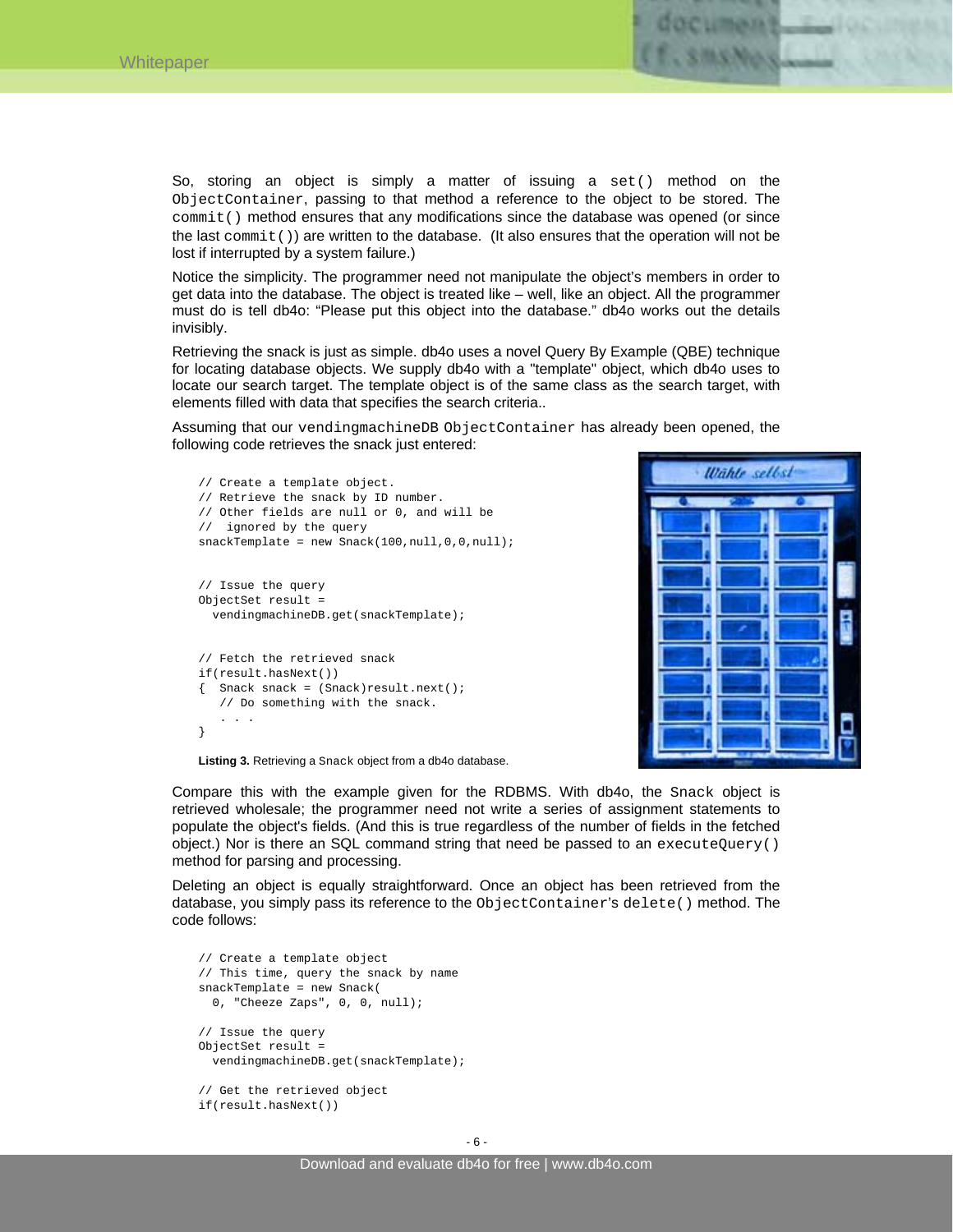

```
\{ Snack snack = (Snack)result.next());
   // Delete the snack 
   vendingmachineDB.delete(snack); 
}
```
**Listing 4.** Deleting a Snack object from the database.

Again, operations on the object are wholesale, objects are treated as the indivisible entities that they are.

It may have escaped the reader's notice that all of the examples given for db4o have involved more than just a single Snack object. We have defined the Snack class as:

```
public class Snack { 
   private int id; 
   private String name; 
   private long cost; 
   private long retail; 
   private String supplier; 
   // Constructors and accessors follow 
 ... 
}
```
**Listing 5.** The Snack class.

The second and last elements of the Snack class are String objects. But, Java strings are implemented as objects, not as primitives. So, storing a Snack object also stores two String objects, and deleting the Snack also deletes the String objects associated with name and supplier. db4o does all this storing and deleting behind the scenes without our having to ask. (As it turns out, db4o treats Strings object and other simple types as second class objects; they have no identities of their own, and are deleted and updated in conjunction with their parent object.)

Nevertheless, db4o easily handles arbitrarily complex object hierarchies. Suppose we move further into the structure of our vending machine's database. We define a class called SnackSlot that models one of the numerous slots (or posts) in the vending machine that actually holds snacks. (Each slot can hold multiple instances of a given snack.) The class might look like this:

```
public class SnackSlot { 
   int slotnum; // Slot number 
   Snack thisSnack; // Snack in this slot 
 int original; // Original number stocked 
 int current; // Number of snacks left 
  // Constructors and accessors follow 
... 
}
```

```
Listing 6. The SnackSlot class.
```
So, a SnackSlot holds a reference to the Snack object that is dispensed by that slot. We also track the original amount of snacks placed in a given slot, as well as the number of snacks remaining. That allows the machine to determine how many snacks have been sold on a given slot.

Assuming that we were expanding the capabilities of our vending machine, adding a new snack, and a new dispensing slot, one might think that two separate set() operations were required. That, however, is not so.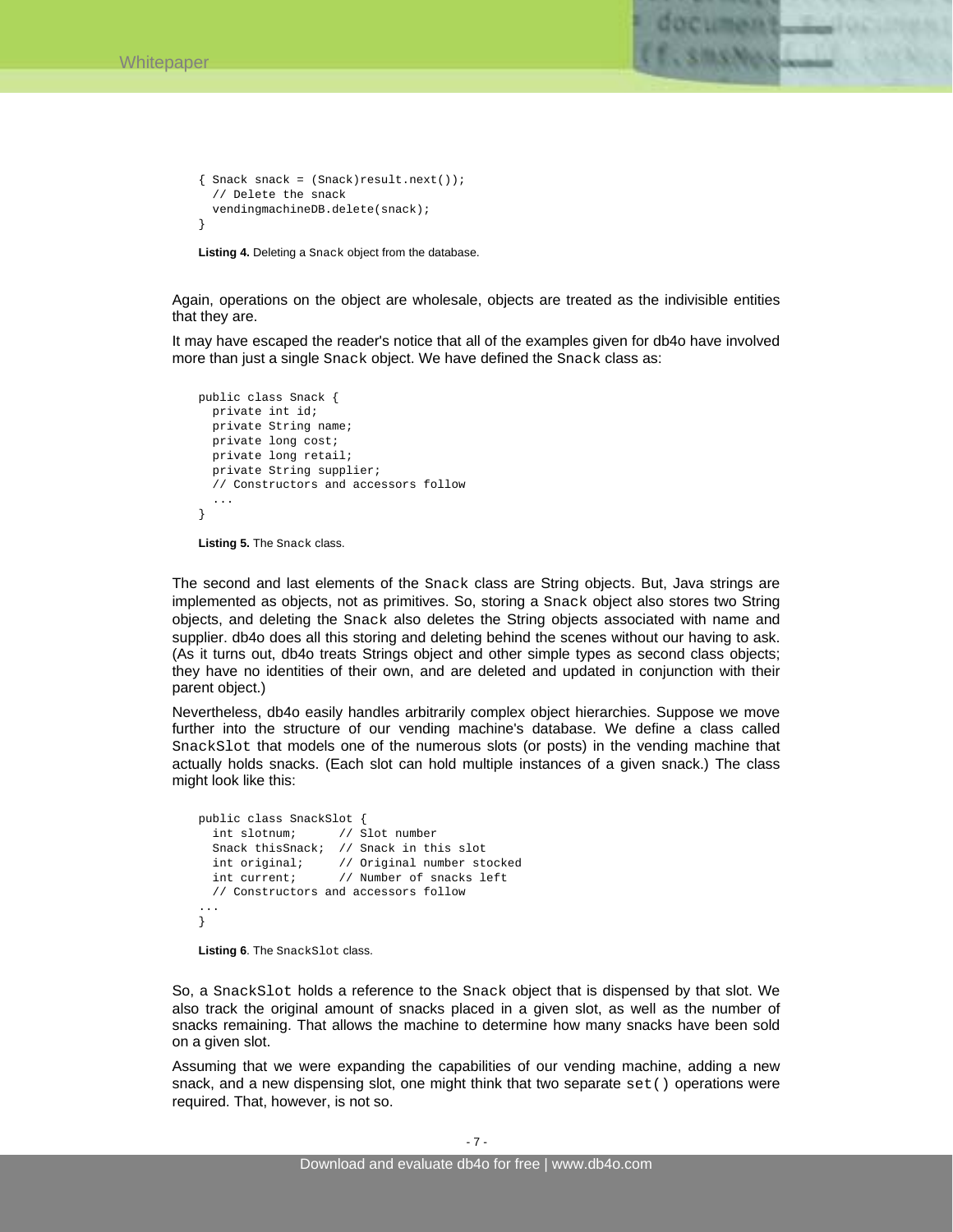

When an object is first added to a database, db4o explores all that object's references, and stores all referenced objects to the database as well -- all automatically. So, the code to simultaneously add a new SnackSlot and an associated new Snack would be:

```
// Create the Snack object 
snack = new Snack(101, 
   "Nacho Novas", 
 1200, // Cost is 0.12 
 7500, // Retail is 0.75 
   "Sooper Cheeze Inc."); 
// Create the SnackSlot object 
snackslot = new SnackSlot(<br>10, // Slot number 1
        // Slot number 10
   snack, // Connect the snack to the slot 
   10, // 10 bags on this slot... 
   10); // ...none sold yet 
// Put the new SnackSlot object in the database 
// The Snack is stored as well. 
vendingmachineDB.set(snackslot);
```
**Listing 7**. Adding more complex objects to a database.

Retrieving and deleting Snack and SnackSlot objects are only slightly more complicated, but only because db4o lets you fine-tune how objects are managed once they are in the database.

To retrieve a compound object, we have to tell db4o how far into the object's reference tree we want db4o to "reach" when the object is fetched (when we call a  $qet()$ ). This is referred to as the "activation depth." An activation depth of 0 will retrieve only the root object, So, if we fetch a SnackSlot object with an activation depth of 1, db4o will retrieve both SnackSlot and Snack objects.

Because db4o's default activation depth is set to 5, we can retrieve a SnackSlot and its associated Snack object using the same code as shown above in **listing 3**. (We will demonstrate working with db4o's activation depth in the next section.)

db4o can also delete all objects referenced by a root object. However, we have to explicitly tell db4o that – when it deletes an object, it should also delete all objects it references – otherwise, it will only delete the root object. So, if we want the Snack object deleted when we delete a SnackSlot object, we must associate a 'cascaded delete' flag with the SnackSlot object. We do this in db4o's 'global configuration object.' The code will look something like this:

```
Configuration config = Db4o.configquare();
ObjectClass oc = config.objectClass("<package>.SnackSlot"); 
oc.cascadeOnDelete(true); 
…
```
**Listing 8**. Setting the cascaded delete flag.

This code tells db4o that whenever a SnackSlot object is deleted, then all member objects (in this case, those referenced by the Snack object member) are also deleted. With the little fragment of **listing 8** tacked on its front, the code in **listing 4** is sufficient to delete a SnackSlot and associated Snack.

Obviously, cascaded delete is not appropriate in all cases (which is why db4o makes it optional). In our hypothetical vending machine example, it may well be that a  $SnackSlot$  is –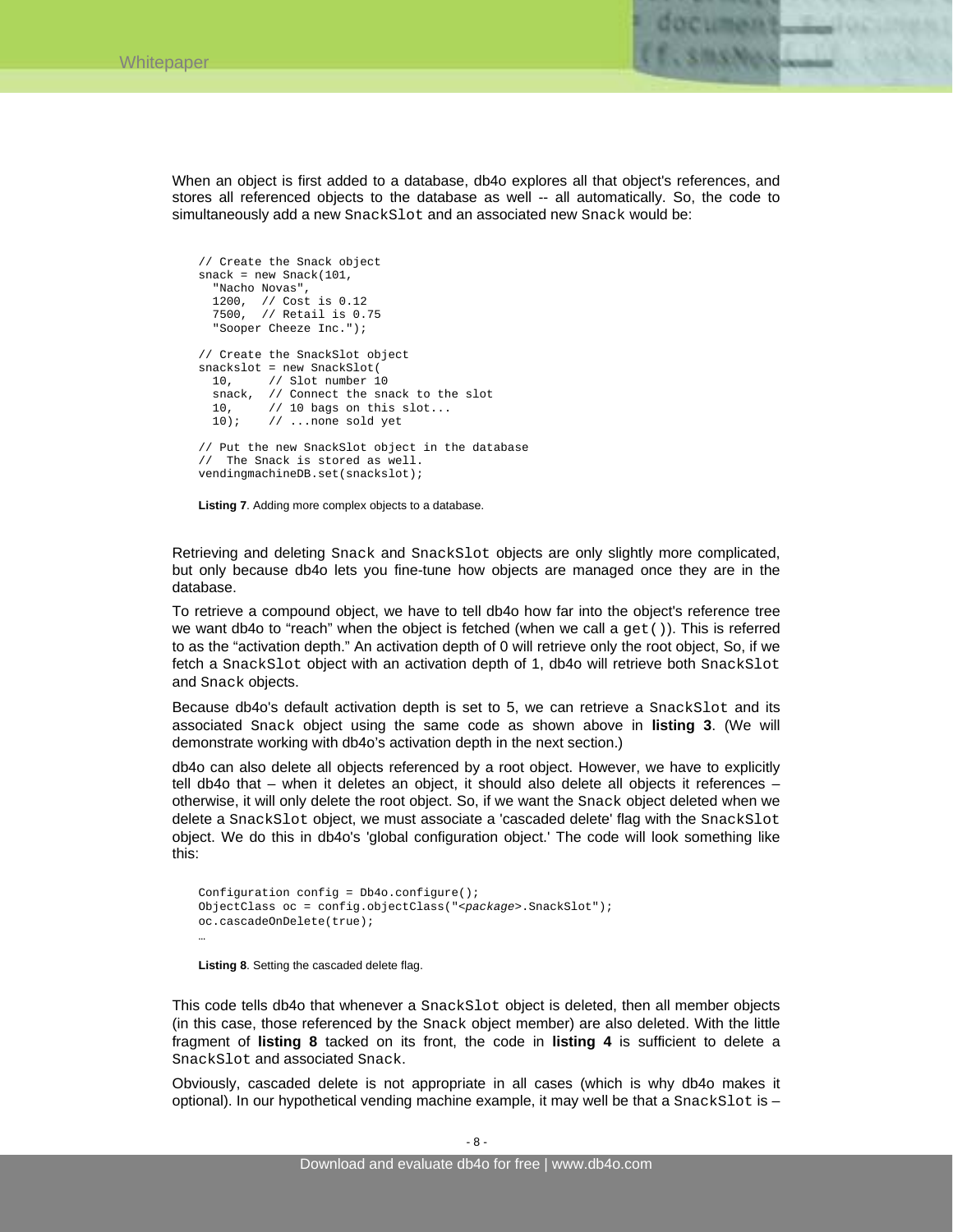

for some reason – removed, but the associated Snack is also provided by a different slot. In that case, we would not want to enable cascaded delete, because we would want the Snack object to remain in the database.

### **Native Queries**

The core of db4o's QBE is more or less equivalent to a "WHERE ... IS EQUALS TO ..." filter within a query. This is adequate for locating the root object in a hierarchy of target objects. Once the root has been fetched into memory, db4o allows you to use ordinary object references to navigate to any child or sibling objects required. That is, navigation throughout an object tree is unperturbed by that object tree's being in a db4o database. The result is a powerful, uncomplicated query mechanism that is entirely sufficient for a wide array of querying needs.

There are times, however, when more sophisticated queries are required; when items must be selected from persistent storage based on criteria other than equivalence. And, you would think that more complicated queries would demand a more complicated query syntax. For many databases systems, that's true – but not with db4o.

db4o's Native Query (NQ) API easily tackles those queries that exceed the capabilities of QBE. And, in keeping with db4o's principle of ease-of-use, Native Queries do not require the developer to master a separate language, nor struggle through a labyrinthine API. In fact, with Native Queries, the developer uses nothing more (nor less) than the language in which the rest of the application is written.

Recall the query we presented in **listing 3**. In that code snippet, we fetched the Snack object whose ID equaled 100. That same code, expressed as a Native Query, would look something like this:

```
List<Snack> snacks = 
    vendingmachineDB.query<Snack>(new Predicate() 
  { 
    public boolean match(Snack snack) 
   \{ return( snack.id == 100); \} }) 
if(snacks.hasNext()) 
{ 
     Snack snack = snacks.next();
      // Do something with snack 
 ... 
}
```
**Listing 9**. A native query equivalent to the example given in listing 3.

Here, we've employed not only db4o's NQ API, but we've also called upon Java's recentlyadded generic capabilities to make our query completely type-safe. (Generics were added as of JDK 5; but db4o's native queries can be used with Java versions even as "far back" as JDK 1.1.)

Peeling apart the above query code, we can discover the salient features of db4o's Native Query API. First, NQ defines the Predicate class, instantiations of which serve as the actual engine of the query. Within this class, there is a single abstract method  $-$  match() – which extensions of the Predicate class must implement. The match() method takes a single object argument. This argument identifies the class of targets that will be queried in the database. In the case of **listing 9**, target objects of type Snack will participate in the query.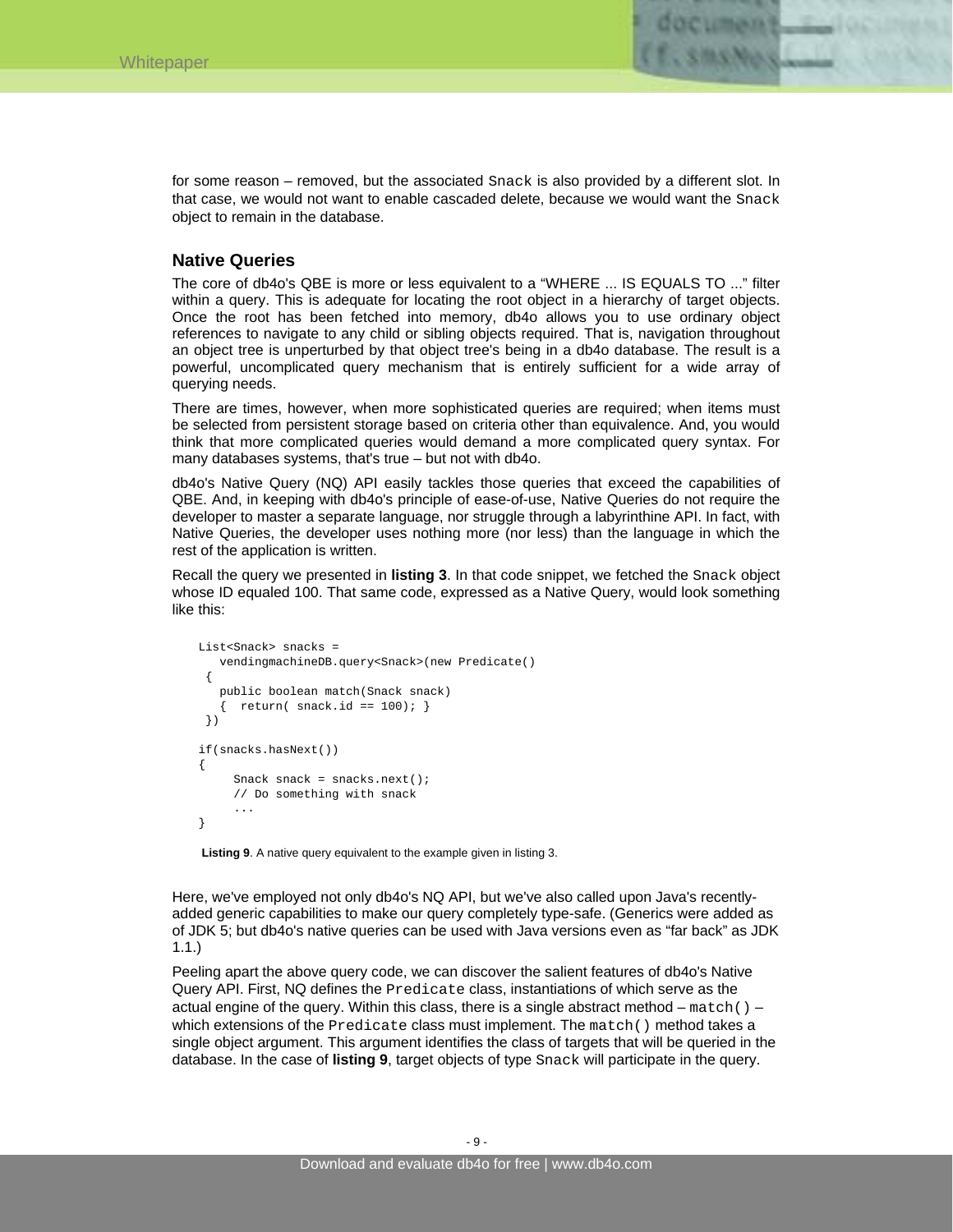The match() method returns a boolean, and it's easy to see from this that the fundamental purpose of match() is to filter the target objects. Put simply, match() returns true if an object satisfies the search criteria; false otherwise. So, when the query is executed, it passes to the match() method each Snack object in the database, and uses the returned boolean to determine whether a given object should be placed in the returned List collection.

Native Queries are appealing for a number of reasons, not the least of which is the fact that the language of the application is the query language. Suppose, for example, we wanted to determine which snacks are selling particularly well (say, 5 or more items).

Using the NQ API, this is trivial:

```
// Fetch list of snacks that have sold 
// 5 items or more. 
// The list is returned in 
// popularSnacks ArrayList 
List<SnackSlot> slots = 
    vendingmachineDB.query<SnackSlot>(new Predicate() 
{ 
    public boolean match(SnackSlot snackslot) 
   \{ if(snackslot.original == 0) return false; 
      return((snackslot.original - 
       snackslot.current) > 4);
 } 
} 
while(slots.hasNext()) 
{ 
      SnackSlot goodSlot = slots.next(); 
      // Read the snack object in, too 
      vendingmachineDB.activate(goodSlot,2); 
      popularSnacks.add(goodSlot.thisSnack); 
} 
... process popularSnacks...
```


**Listing 10**. A more complex query with db4o's NQ

Using a native query, we can perform mathematics on the candidate objects' fields and determine which SnackSlots have sold 5 or more items. In the while loop, we examine the matches, and use db4o's activate() method to read the Snack objects into memory. (As we hinted at earlier, the activate() method tells db4o to fetch an object's members into memory from the database, up to a specified "depth". So, a depth of 2 ensures that, not only is the SnackSlot object in memory, but the Snack object is as well.)

After this query has executed, the application can process the popularSnacks ArrayList, perhaps alerting the vending machine's owner to which snacks will need to be re-stocked in the near future.

Of course, we could have made the comparison portion of the query arbitrarily complex. We could have used  $active ( )$  to fetch other member objects into memory. The beauty of NQ is that we can use whatever Java code is necessary to implement the query. (There are some minor restrictions, all of which have to do with the avoidance of unwanted side-effects. You should read the documentation on the db4o website for more information.)

Best of all, our querying is entirely type-safe, and completely re-factorable. If we had used a string-based query language like SQL, any mistakes we made in an object's field references